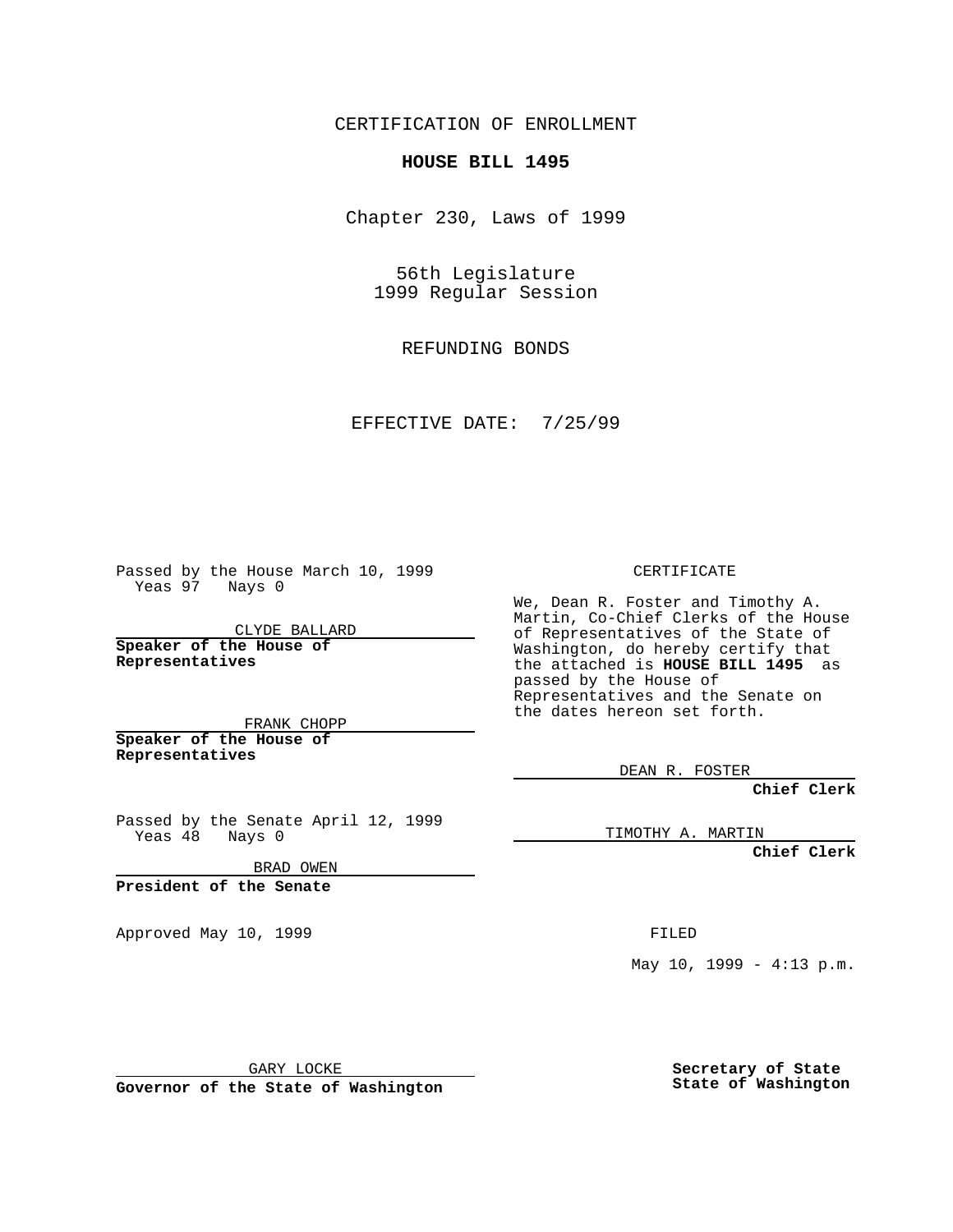## **HOUSE BILL 1495** \_\_\_\_\_\_\_\_\_\_\_\_\_\_\_\_\_\_\_\_\_\_\_\_\_\_\_\_\_\_\_\_\_\_\_\_\_\_\_\_\_\_\_\_\_\_\_

\_\_\_\_\_\_\_\_\_\_\_\_\_\_\_\_\_\_\_\_\_\_\_\_\_\_\_\_\_\_\_\_\_\_\_\_\_\_\_\_\_\_\_\_\_\_\_

Passed Legislature - 1999 Regular Session

**State of Washington 56th Legislature 1999 Regular Session By** Representative Fisher

Read first time 01/27/1999. Referred to Committee on Capital Budget.

 AN ACT Relating to refunding obligations; amending RCW 39.53.010, 39.53.020, 39.53.030, 39.53.040, 39.53.050, 39.53.060, 39.53.070, 39.53.080, 39.53.090, 39.53.110, 39.53.120, and 39.53.140; and creating a new section.

5 BE IT ENACTED BY THE LEGISLATURE OF THE STATE OF WASHINGTON:

6 **Sec. 1.** RCW 39.53.010 and 1984 c 186 s 68 are each amended to read 7 as follows:

8 Except where the context otherwise requires, the ((terms defined)) 9 definitions in this section ((shall for all purposes have the meanings 10 herein specified)) apply throughout this chapter:

11 (1) (("Governing body" means the council, commission, board of 12 commissioners, board of directors, board of trustees, board of regents, 13 or other legislative body of the public body designated herein in which 14 body the legislative powers of the public body are vested: PROVIDED, 15 That with respect to the state it shall mean the state finance 16 committee.

17 (2) "Public body" means the state of Washington, its agencies, 18 institutions, political subdivisions, and municipal and quasi municipal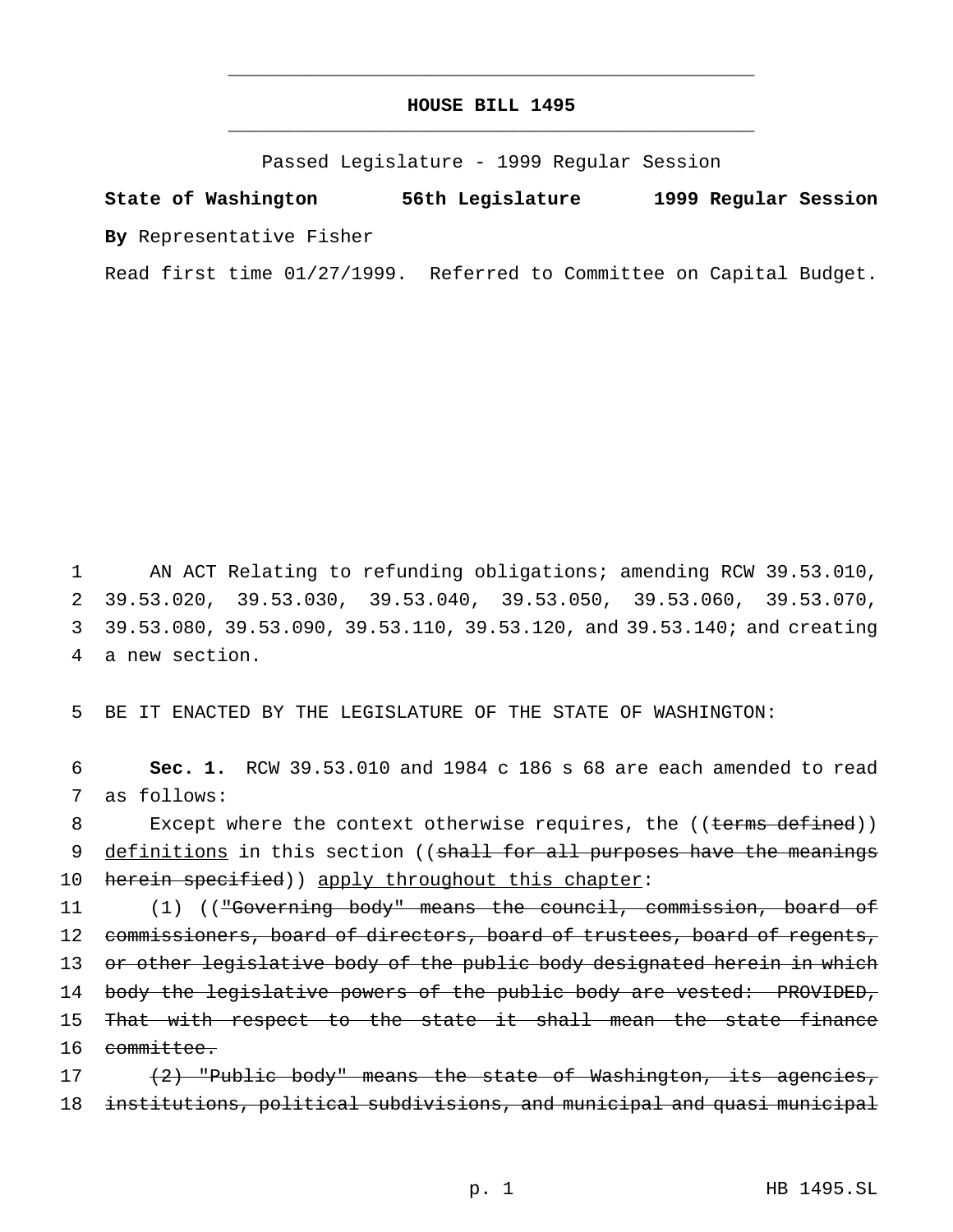1 corporations now or hereafter existing under the laws of the state of

2 Washington.

 $(3 + 3)$ ) "Bond" means any revenue bond or general obligation bond.

 (((4) "Revenue bond" means any bond, note, warrant, certificate of indebtedness, or other obligation for the payment of money issued by a public body or any predecessor of any public body and which is payable from designated revenues, special assessments, or a special fund but excluding any obligation constituting an indebtedness within the meaning of the constitutional debt limitation.

 $(5)$ )) (2) "General obligation bond" means any bond, note, warrant, certificate of indebtedness, or other obligation of a public body which constitutes an indebtedness within the meaning of the constitutional debt limitation.

14 (((6) "Advance refunding bonds" means bonds issued for the purpose 15 of refunding bonds first subject to redemption or maturing one year or 16 more from the date of the advance refunding bonds.

17 (7)) (3) "Governing body" means the council, commission, board of 18 commissioners, board of directors, board of trustees, board of regents, 19 or other legislative body of the public body designated herein in which 20 the legislative powers of the public body are vested. With respect to 21 the state, "governing body" means the state finance committee.

22 (4) "Government obligations" means any of the following: (a) 23 Direct obligations of, or obligations the principal of and interest on 24 which are unconditionally guaranteed by the United States of America 25 and bank certificates of deposit secured by such obligations; (b) 26 bonds, debentures, notes, participation certificates, or other 27 obligations issued by the banks for cooperatives, the federal 28 intermediate credit bank, the federal home loan bank system, the 29 export-import bank of the United States, federal land banks, or the 30 federal national mortgage association; (c) public housing bonds and 31 project notes fully secured by contracts with the United States; and 32 (d) obligations of financial institutions insured by the federal 33 deposit insurance corporation or the federal savings and loan insurance 34 corporation, to the extent insured or to the extent guaranteed as 35 permitted under any other provision of state law.

36 (5) "Issuer" means the public body issuing any bond or bonds.

37 ( $(\{8\})$ ) (6) "Ordinance" means an ordinance of a city or town, or 38 ordinance, resolution or other instrument by which the governing body 39 of the public body exercising any power ((hereunder)) under this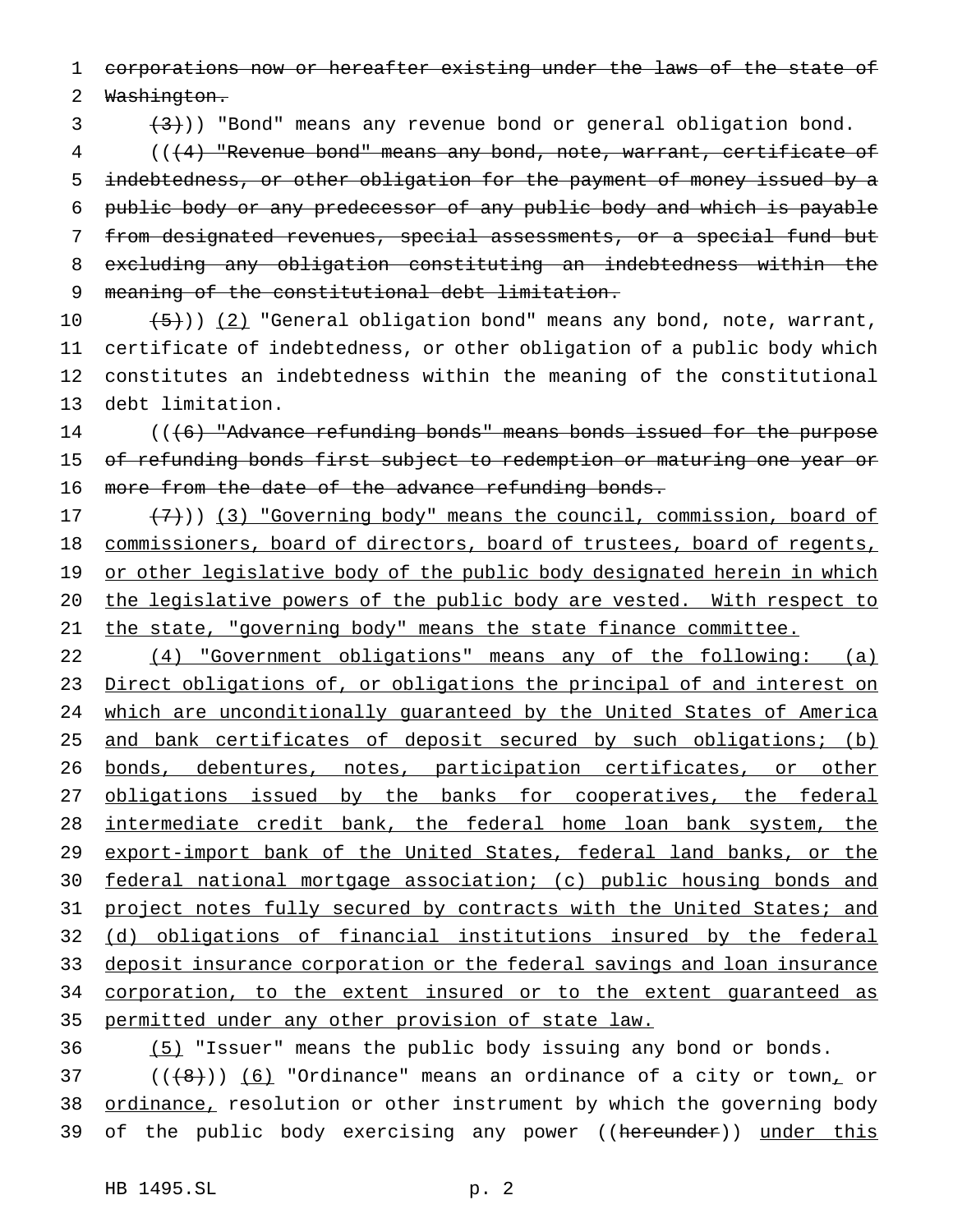1 chapter takes formal action and adopts legislative provisions and matters of some permanency.

 (((9) "Government obligations" means any of the following: (a) Direct obligations of, or obligations the principal of and interest on which are unconditionally guaranteed by the United States of America and bank certificates of deposit secured by such obligations; (b) bonds, debentures, notes, participation certificates, or other 8 obligations issued by the banks for cooperatives, the federal intermediate credit bank, the federal home loan bank system, the export-import bank of the United States, federal land banks, or the federal national mortgage association; (c) public housing bonds and 12 project notes fully secured by contracts with the United States; and (d) obligations of financial institutions insured by the federal deposit insurance corporation or the federal savings and loan insurance 15 corporation, to the extent insured or to the extent guaranteed as permitted under any other provision of state law.

 (10) Words used herein importing singular or plural number may be 18 construed so that one number includes both.)) (7) "Public body" means 19 the state of Washington, its agencies, institutions, political subdivisions, and municipal and quasi-municipal corporations now or hereafter existing under the laws of the state of Washington.

 (8) "Refunding bonds" means bonds issued for the purpose of paying 23 the principal of or redemption premiums or interest on any outstanding bonds of the issuer, its predecessor, or a related public body.

 (9) "Refunding plan" means the plan adopted by an ordinance of a public body to issue refunding bonds and redeem the bonds to be 27 refunded.

28 (10) "Revenue bond" means any bond, note, warrant, certificate of 29 indebtedness, or other obligation for the payment of money that is payable from designated revenues, special assessments, or a special fund but excluding any obligation constituting an indebtedness within the meaning of the constitutional debt limitation.

 **Sec. 2.** RCW 39.53.020 and 1977 ex.s. c 262 s 1 are each amended to read as follows:

 The governing body of any public body may by ordinance provide for 36 the issuance of refunding bonds without an election ((to refund outstanding bonds heretofore or hereafter issued by such public body or 38 its predecessor, only)) (1) in order to pay or discharge all or any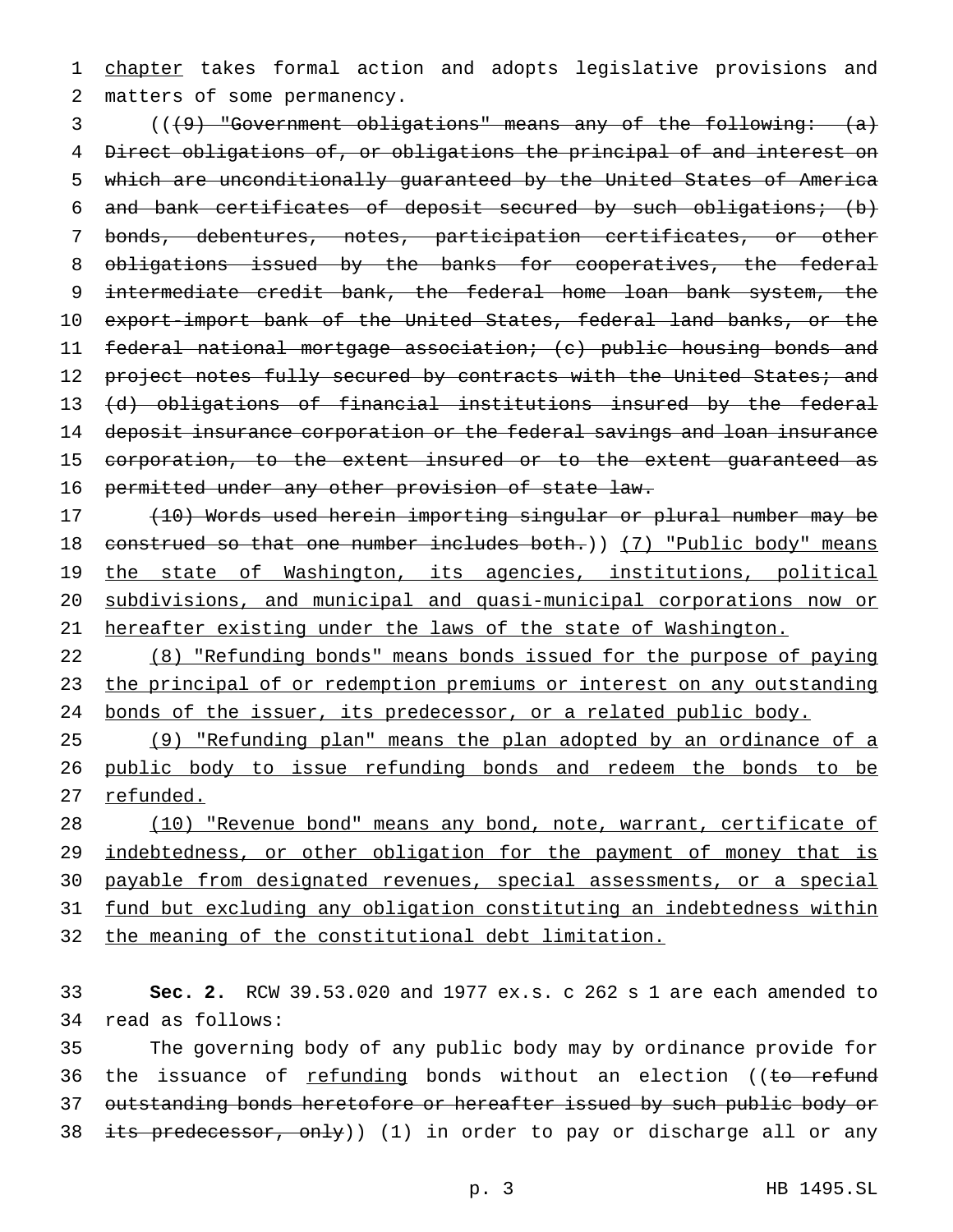1 part of ((such)) an outstanding series or issue of bonds, including any 2 redemption premiums or interest thereon, in arrears or about to become due, and for which sufficient funds are not available, (2) when 4 necessary or in the best interest of the public body ((in order)) to modify debt service or reserve requirements, sources of payment, covenants, or other terms of the bonds to be refunded, or (3) in order to effect a saving to the public body. To determine whether or not a saving will be effected, consideration shall be given to the interest to fixed maturities of the refunding bonds and the bonds to be refunded, the costs of issuance of the refunding bonds, including any sale discount, the redemption premiums, if any, to be paid, and the known earned income from the investment of the refunding bond proceeds pending redemption of the bonds to be refunded.

 **Sec. 3.** RCW 39.53.030 and 1973 1st ex.s. c 25 s 2 are each amended to read as follows:

 Any refunding bonds issued ((for refunding purposes)) may be 17 delivered in exchange for the ((outstanding)) bonds ((being)) to be refunded or may be sold in such manner and at such price as the governing body may in its discretion determine advisable.

 **Sec. 4.** RCW 39.53.040 and 1977 ex.s. c 262 s 2 are each amended to read as follows:

22 Bonds may be refunded ((hereunder)) under this chapter or under any other law of this state which authorizes the issuance of refunding 24 bonds. In any ((advance)) refunding plan under this chapter the governing body shall provide irrevocably in the ordinance authorizing the issuance of the advance refunding bonds for the redemption or payment of the bonds to be refunded.

28 The ordinance authorizing the issuance of ((advance)) refunding 29 bonds ((pursuant to)) under this chapter may contain such provisions for the redemption of the refunding bonds prior to maturity and for 31 payment of a premium upon such redemption as the governing body ((shall 32 determine)) in its discretion may determine advisable.

 **Sec. 5.** RCW 39.53.050 and 1983 1st ex.s. c 69 s 1 are each amended to read as follows:

35 ((Refunding bonds may be issued in a)) The principal amount ((in 36 excess of)) of refunding bonds may exceed the principal amount of the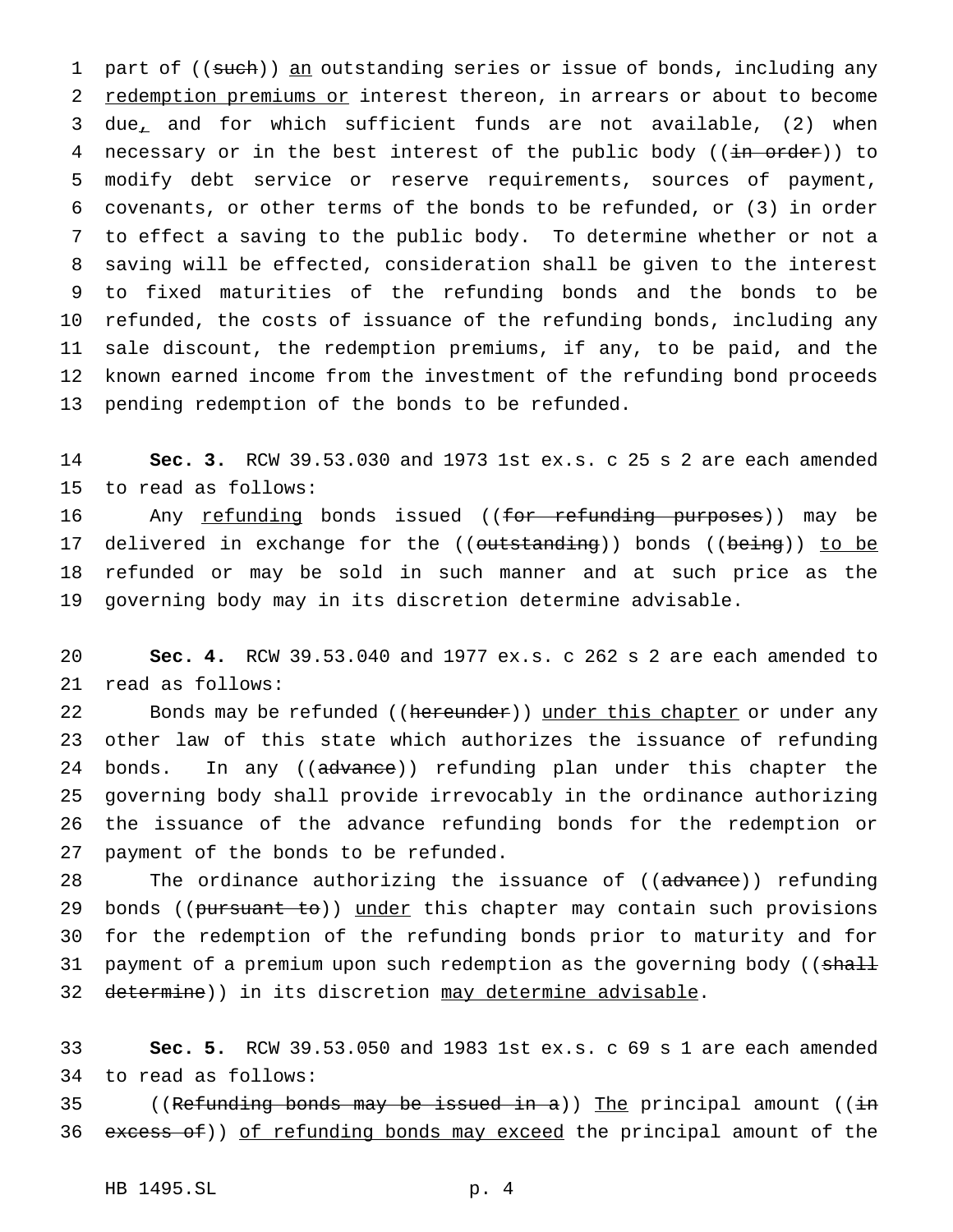1 bonds to be refunded  $((\frac{1}{n}))$  by an amount deemed reasonably required to effect such refunding. The principal amount of the refunding bonds may 3 be less than or the same as the principal amount of the bonds ((being)) 4 to be refunded so long as provision is duly and sufficiently made for the retirement or redemption of such bonds to be refunded. Any reserves held to secure the bonds to be refunded, or other available money, may be used to accomplish the refunding in accordance with the refunding plan. Reserves not so used shall be pledged as security for the refunding bonds to the extent the reserves, if any, are required. The balance of any such reserves may be used for any lawful purpose.

 **Sec. 6.** RCW 39.53.060 and 1973 1st ex.s. c 25 s 4 are each amended to read as follows:

 Prior to the application of the proceeds derived from the sale of 14 ((advance)) refunding bonds to the purposes for which such bonds 15 ((shall)) have been issued, such proceeds, together with any other funds the governing body may set aside for the payment of the bonds to be refunded, may be invested and reinvested only in government obligations maturing or having guaranteed redemption prices at the option of the holder at such time or times as may be required to provide funds sufficient to pay principal, interest and redemption 21 premiums, if any, in accordance with the ((advance)) refunding plan. To the extent incidental expenses have been capitalized, such bond proceeds may be used to defray such expenses.

 **Sec. 7.** RCW 39.53.070 and 1973 1st ex.s. c 25 s 5 are each amended to read as follows:

 The governing body may contract with respect to the safekeeping and 27 application of the ((advance)) refunding bond proceeds and other funds included therewith and the income therefrom including the right to appoint a trustee which may be any trust company or state or national bank having powers of a trust company within or without the state of Washington. The governing body may provide in the refunding plan that 32 until such moneys are required to redeem or retire the ((general 33 obligation or revenue)) bonds to be refunded, the refunding bond proceeds and other funds, and the income therefrom shall be used to pay and secure the payment of the principal of and interest on the 36 ((advance)) refunding bonds. The governing body may additionally 37 pledge for the payment of ((such)) revenue refunding bonds any revenues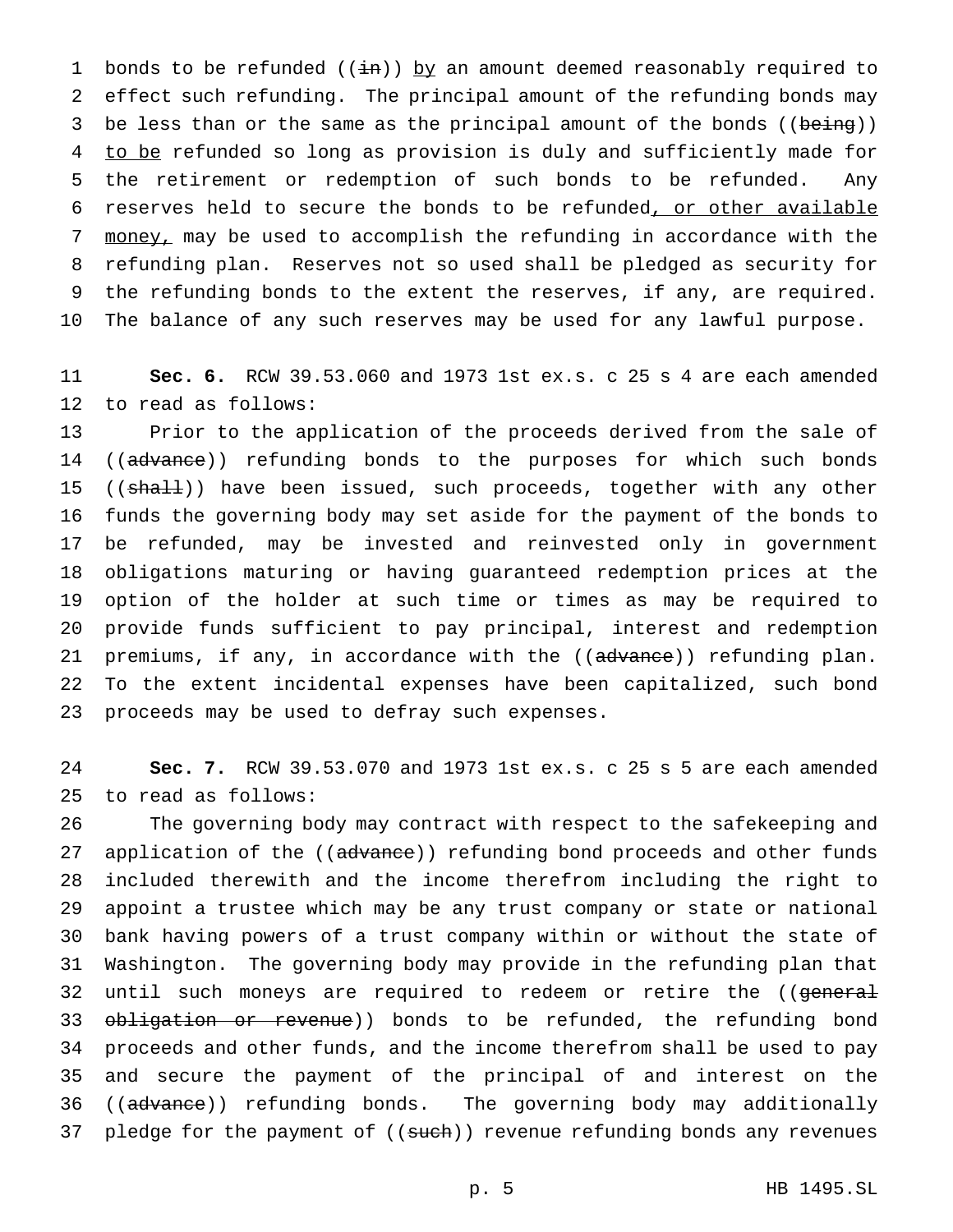which might legally be pledged for the payment of revenue bonds of the 2 issuer of the type ((being)) to be refunded. Provisions must be made by the governing body for moneys sufficient in amount to accomplish the refunding as scheduled.

 **Sec. 8.** RCW 39.53.080 and 1965 ex.s. c 138 s 9 are each amended to read as follows:

 When a public body has irrevocably set aside for and pledged to the 8 payment of revenue bonds to be refunded ((advance)) refunding bond proceeds and other moneys in amounts which together with known earned income from the investment thereof are sufficient in amount to pay the principal of and interest and any redemption premiums on such revenue bonds as the same become due and to accomplish the refunding as 13 scheduled, the governing body may provide that the ((advance)) refunding revenue bonds shall be payable from any source which, either 15 at the time of the issuance of the ((advance)) refunding bonds or the revenue bonds to be refunded, might legally be or have been pledged for 17 the payment of the revenue bonds to be refunded to the extent it may legally do so, notwithstanding the pledge of such revenues for the 19 payment of the ((outstanding)) revenue bonds ((being)) to be refunded.

 **Sec. 9.** RCW 39.53.090 and 1965 ex.s. c 138 s 10 are each amended to read as follows:

22 The various annual maturities of general obligation refunding bonds issued to refund voted general obligation bonds shall not extend over a longer period of time than the bonds to be refunded. Such maturities may be changed in amount or shortened in term if the estimated respective annual principal and interest requirements of the refunding bonds, computed upon the anticipated effective interest rate the governing body shall in its discretion determine will be borne by such bonds, will not exceed the respective annual principal and interest 30 requirements of the bonds (( $being$ )) to be refunded( $\left(\div\right)$  PROVIDED, 31 That)), except the issuer may increase the principal amount of annual maturities for the purpose of rounding out maturities to the nearest five thousand dollars.

 **Sec. 10.** RCW 39.53.110 and 1965 ex.s. c 138 s 12 are each amended to read as follows:

## HB 1495.SL p. 6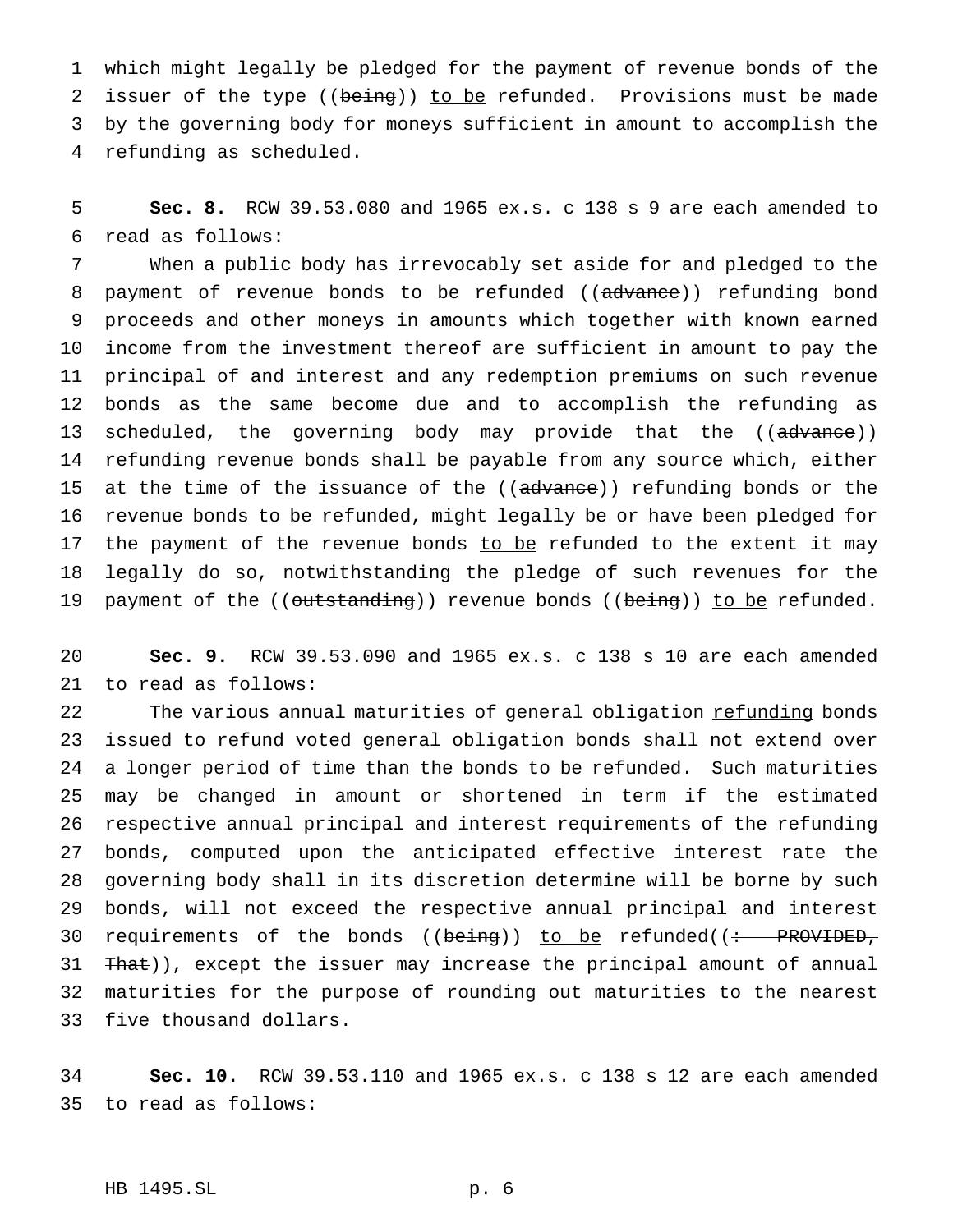1 ((Bonds for refunding)) Refunding bonds and bonds for any other 2 purpose or purposes authorized may be issued separately or issued in 3 combination in one or more series or issues by the same issuer.

4 **Sec. 11.** RCW 39.53.120 and 1965 ex.s. c 138 s 13 are each amended 5 to read as follows:

6 Except as specifically provided in this chapter, refunding bonds 7 issued ((hereunder)) under this chapter shall be issued in accordance 8 with the provisions of law applicable to the type of bonds of the 9 issuer ((being)) to be refunded, ((either)) at the time of the issuance 10 of either the refunding bonds or the bonds to be refunded.

11 **Sec. 12.** RCW 39.53.140 and 1974 ex.s. c 111 s 4 are each amended 12 to read as follows:

13 ((The state)) Any public body may issue general obligation 14 refunding bonds to refund any ((special revenue or limited obligations 15 of the state)) general obligation or revenue bonds of such issuer or 16 its agencies ((at or prior to the date they mature or are subject to 17 redemption)) or instrumentalities. The payment of ((such refunding)) 18 general obligation refunding bonds may be additionally secured by a 19 pledge of the revenues pledged to the payment of the ((special revenue 20 <del>or limited obligations</del>)) revenue bonds to be refunded.

21 If the payment of ((such special revenue obligations)) revenue 22 bonds to be refunded  $((as))$  by general obligation bonds of the state is 23 secured by (1) fees collected by the state as license fees for motor 24 vehicles, or (2) excise taxes collected by the state on the sale, 25 distribution or use of motor vehicle fuel, or (3) interest on the 26 permanent school fund, then the state shall also pledge to the payment 27 of such refunding bonds the same fees, excise taxes, or interest that 28 were pledged to the payment of the ((special revenue obligations 29 being)) revenue bonds to be refunded.

 Any public body may issue revenue refunding bonds to refund any general obligation of such issuer or its agencies or instrumentalities 32 if the bonds to be refunded were issued for purposes for which those revenue refunding bonds could be issued.

34 NEW SECTION. **Sec. 13.** The authority of a public body to issue 35 refunding bonds pursuant to this act is additional to any existing 36 authority to issue such bonds and nothing in this act shall prevent the